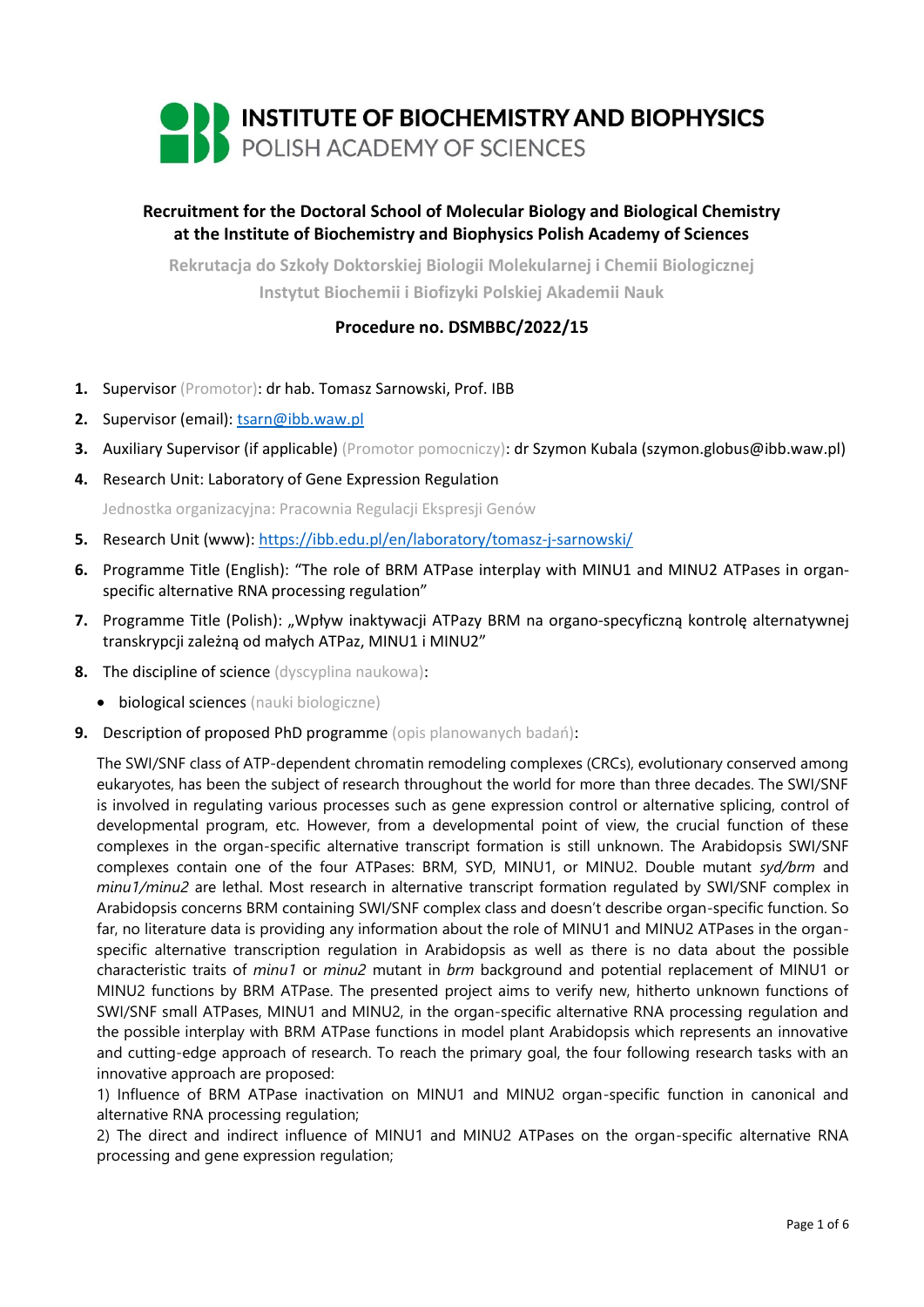3) Assessment of the MINU1 and MINU2 impact on chromatin structure and its influence on the regulation of alternative transcription and gene expression regulation;

4) Analysis of organ-specific translationally active alternative mRNA.

To successfully execute the presented project, the most modern molecular biology methods such as nextgeneration sequencing analysis (RNA-seq, Chip-seq, MNase-seq, and ChIP- BS-seq) are planned to perform. Moreover, to get a more reliable result, the following confirmatory methods: ChIP-qPCR, MNase-qPCR, and "Methylation Specific qPCR" will be used. Finally, the Arabidopsis lines expressing proteins MINU1, MINU2, and BRM tagged with GFP or mCherry tag etc. The T-DNA insertional Arabidopsis mutants – *minu1, minu2, brm* as well as the double mutant: *minu1/brm*, *minu2/brm*. Such research approach will allow to determine the significance of biological function of MINU1 and MINU2 as well as interplay with BRM and SYD functions in organ-specific alternative transcription regulation. Moreover, the results of global analysis will be used for comparative analysis of DNA methylation and histone modifications and corelate with the alternative transcripts formation to uncover the mechanism of MINU1 and MINU2 dependent organ-specific alternative transcription regulation in Arabidopsis.

- 10. Literature references related to conducted/planned research (literatura związana z planowanymi badaniami):
	- Sacharowski, S. P., Gratkowska, D. M., Sarnowska, E. A., Kondrak, P., Jancewicz, I., Porri, A., ... & Sarnowski, T. J. (2015). SWP73 subunits of Arabidopsis SWI/SNF chromatin remodeling complexes play distinct roles in leaf and flower development. *The Plant Cell*, *27*(7), 1889-1906. <https://doi.org/10.1105/tpc.15.00233>
	- Sarnowska, E., Gratkowska, D. M., Sacharowski, S. P., Cwiek, P., Tohge, T., Fernie, A. R., ... & Sarnowski, T. J. (2016). The role of SWI/SNF chromatin remodeling complexes in hormone crosstalk. *Trends in plant science*, *21*(7), 594-608. <https://doi.org/10.1016/j.tplants.2016.01.017>
	- Gratkowska-Zmuda, D. M., Kubala, S., Sarnowska, E., Cwiek, P., Oksinska, P., Steciuk, J., ... & Sarnowski, T. J. (2020). The swi/snf atp-dependent chromatin remodeling complex in arabidopsis responds to environmental changes in temperature-dependent manner. *International Journal of Molecular Sciences*, *21*(3), 762. <https://doi.org/10.3390/ijms21030762>
- 11. Requirements for the candidate (wymagania):
- **a)** hold a degree of Master of Science [*Magister*], Master of Engineering [*Magister Inżynier*], medical doctor or equivalent in the field of: exact sciences, natural sciences, medical sciences or related disciplines, granted by a Polish or foreign university; a person who does not possess the qualifications described above may take part in the competition, but must obtain the qualifications in question and provide the relevant documents before the start of the programme at the Doctoral School (i.e., October 1, 2022);

posiadanie tytułu zawodowego magistra, magistra inżyniera, lekarza lub innego równorzędnego na polskiej lub zagranicznej uczelni w dziedzinie: nauk ścisłych, przyrodniczych, medycznych lub pokrewnych; w naborze może wziąć udział osoba nieposiadająca kwalifikacji opisanych w zdaniu poprzedzającym, jednak musi je uzyskać i stosowne dokumenty dostarczyć przed rozpoczęciem kształcenia w Szkole Doktorskiej (tj. przed 1 października 2022 r.)

**b)** Good or very good knowledge of English

Dobra lub bardzo dobra znajomość języka angielskiego

- **c)** Knowledge in chromatin remodeling, transcription control, alternative transcription, etc. Wiedza na temat przebudowy chromatyny, kontroli transkrypcji, alternatywnej transkrypcji itp.
- **d)** Knowledge of basic molecular biology techniques is welcome (cloning, RT qPCR etc.) Mile widziana znajomość podstawowych technik biologii molekularnej (klonowanie, RT qPCR, etc.)
- **e)** Good practice in laboratory work Dobra praktyka w pracy laboratoryjnej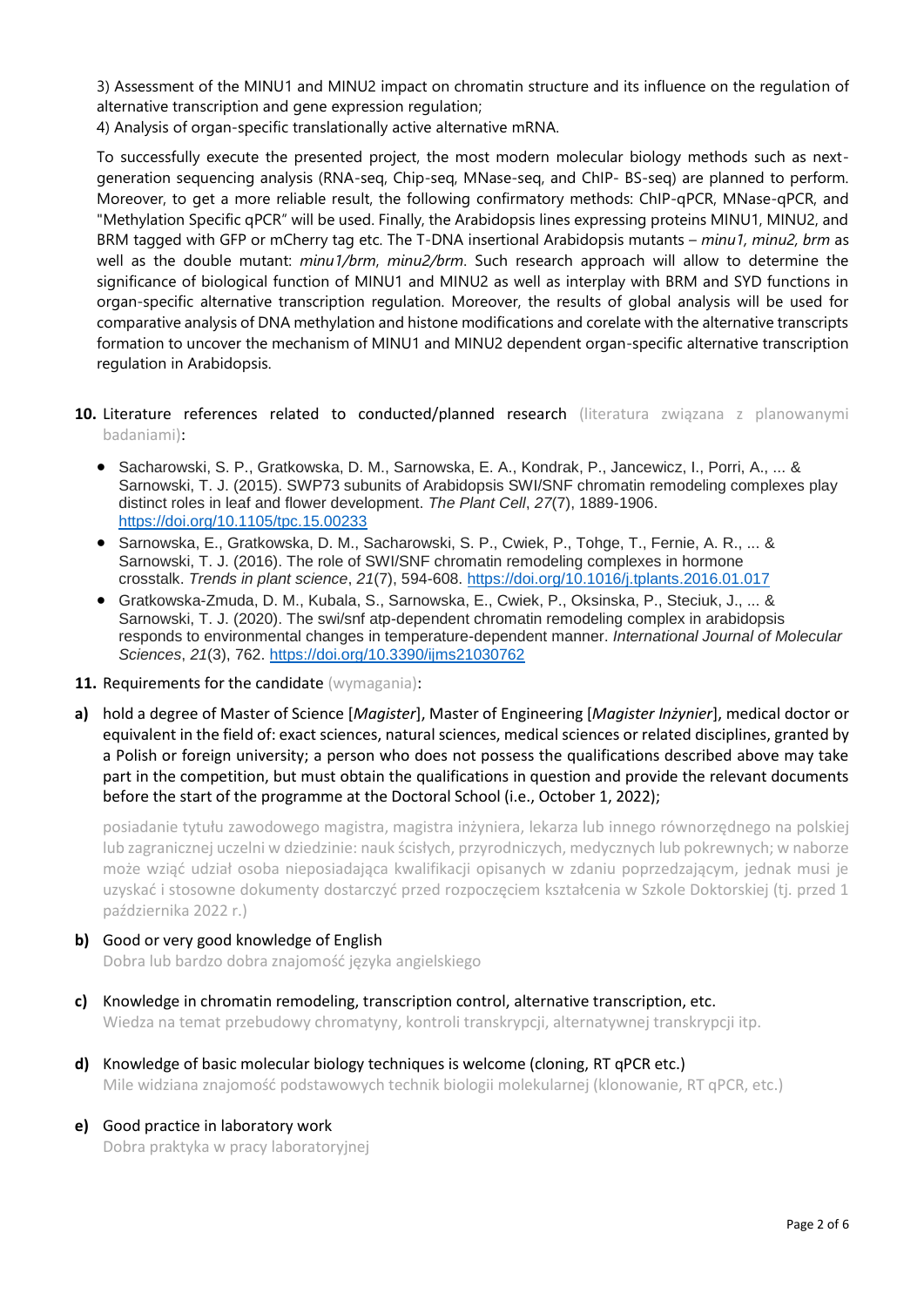# **f)** Motivation for work with the agreement of scientific ethic

Motywacja do pracy Praca zgodna z etyką naukową

### **g)** Good communication skills with other Lab members

Dobre umiejętności komunikacji z innymi członkami laboratorium

#### **h)** The research publications are welcome

Mile widziane publikacje badawcze

# **12.** Scholarship amount (net, PLN): 3300-3400 PLN for 1<sup>st</sup> and 2<sup>nd</sup>; 3<sup>rd</sup> year: 3900-4000; 4<sup>th</sup> year: 3500;

Wysokość stypendium (netto, PLN): 3300-3400 PLN na pierwszym i drugim roku; Trzeci rok: 3900-4000 PLN; Czwarty rok: 3500 PLN;

#### **13.** Number of positions available: 1

Liczba dostępnych miejsc: 1

## **14.** Deadline for submission of documents: **from 15th June till 15th of August, 2022**

Termin rozpoczęcia i zakończenia przyjmowania dokumentów: od 15 czerwca do 15 sierpnia 2022

### **15.** Selected candidates will be invited for **the interview** that **will take place from 05th to 9th September 2022** (the exact date will be given in the invitation).

Wybrani kandydaci zostaną zaproszeni na rozmowę kwalifikacyjną, która odbędzie się w terminie **od 5 do 9 września 2022 r.** (dokładny termin zostanie przekazany w zaproszeniu na rozmowę).

### **16.** The recruitment procedure will be completed until **20th September 2022 latest**.

Termin rozstrzygnięcia konkursu **20 września 2022 r.**

#### **17.** Required documents:

**a)** an application for admission to the Doctoral School, together with consent to the processing of personal data for the recruitment procedure and a statement on familiarising oneself with recruitment rules and conditions; [\(link to the form\)](https://ibb.edu.pl/app/uploads/2022/05/application-form_doctoralschool_ibb-pas.docx)

podanie o przyjęcie do Szkoły Doktorskiej wraz ze zgodą na przetwarzanie danych osobowych na potrzeby postępowania rekrutacyjnego oraz oświadczeniem o zapoznaniu się z zasadami i warunkami rekrutacji; ([odnośnik do formularza](https://ibb.edu.pl/app/uploads/2022/05/application-form_doctoralschool_ibb-pas.docx))

#### **b)** a copy of the diploma from a university or the candidate's statement on the estimated graduation date;

odpis dyplomu ukończenia uczelni wyższej lub oświadczenie kandydata o przewidywanym zakończeniu studiów;

**c)** a scientific curriculum vitae including information on the candidate's participation in scientific projects and other related activities, such as publications, involvement in science club, participation in academic conferences with an oral or poster presentation, national and international internships, prizes and awards, participation in grants, popularization of science, voluntary work;

życiorys naukowy zawierający informacje o udziale kandydata w projektach naukowych i innych aktywnościach związanych z działalnością naukową taką jak: publikacje, prace w kołach naukowych, udział w konferencjach naukowych z referatem, posterem, staże krajowe i zagraniczne, nagrody i wyróżnienia, udział w grantach, popularyzacji nauki, wolontariacie;

#### **d)** a list of completed university courses with marks;

wykaz ukończonych kursów uniwersyteckich wraz z ocenami;

#### **e)** a motivation letter;

list motywacyjny;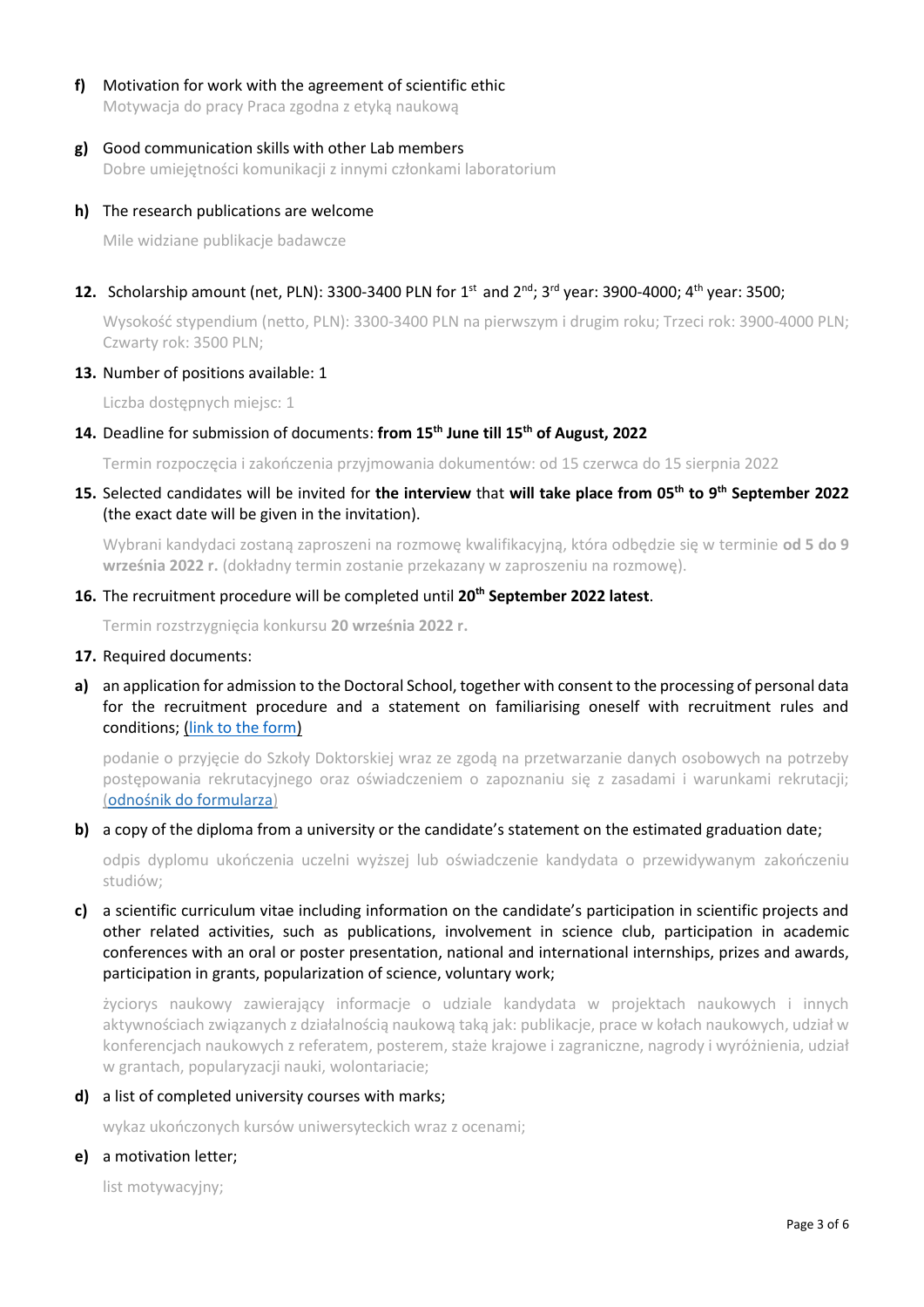## **f)** contact details to at least one academic adviser or academic staff member holding at least a doctor's degree, who has agreed to give an opinion on the applicant. The opinion should not be attached to the application;

dane kontaktowe do co najmniej jednego dotychczasowego opiekuna naukowego lub innego pracownika naukowego ze stopniem co najmniej doktora, który zgodził się wcześniej wydać opinię na temat kandydata. Opinii nie należy załączać do aplikacji;

**g)** in the case of having a disability certificate or a certificate on the degree of disability, or a certificate referred to in Article 5 and Article 62 of the Act of 27 August 1997 on Vocational and Social Rehabilitation and Employment of Persons with Disabilities - a statement of holding such certificate;

w przypadku posiadania orzeczenia o niepełnosprawności lub orzeczenia o stopniu niepełnosprawności albo orzeczenia, o którym mowa w art. 5 oraz art. 62 ustawy z dnia 27 sierpnia 1997 r. o rehabilitacji zawodowej i społecznej oraz zatrudnianiu osób niepełnosprawnych – oświadczenie o jego posiadaniu;

**h)** candidates holding a diploma of completing studies abroad shall additionally attach a certified translation of the diploma, including the supplement, into Polish or English, unless the diploma or an official copy thereof, including the supplement, has been issued in English.

kandydat legitymujący się dyplomem ukończenia studiów za granicą składa dodatkowo poświadczone tłumaczenie dyplomu, wraz z suplementem, na język polski lub angielski, chyba, że dyplom lub jego oficjalny odpis, wraz z suplementem, został wydany w języku angielskim;

#### **18.** Language of documents (język dokumentów):

• either English or Polish up to the candidate's choice (angielski lub polski - do wyboru przez kandydata)

#### **19.** How to apply (jak złożyć aplikację):

• Use the Application form for admission to the Doctoral School [\(link to the form\)](https://ibb.edu.pl/app/uploads/2022/05/application-form_doctoralschool_ibb-pas.docx)

Użyj formularza Podania o przyjęcie do Szkoły Doktorskiej ([odnośnik do formularza](https://ibb.edu.pl/app/uploads/2022/05/application-form_doctoralschool_ibb-pas.docx))

• Merge all required documents as a single pdf file

Połącz wszystkie dokumenty w jeden plik formatu pdf

• Send this file as an attachment t[o PhDschool-recruitment@ibb.waw.pl](mailto:PhDschool-recruitment@ibb.waw.pl) **or** post documents to

Doctoral School (room 41) Institute of Biochemistry and Biophysics Polish Academy of Sciences Pawinskiego 5a 02-106 Warszawa Poland

Wyślij plik pdf na adres **[PhDschool-recruitment@ibb.waw.pl](mailto:PhDschool-recruitment@ibb.waw.pl)** lub prześlij dokumenty na adres:

Szkoła Doktorska (pokój 41) Instytut Biochemii i Biofizyki Polska Akademia Nauk ul. Pawińskiego 5a 02-106 Warszawa Polska

# • Include "**Procedure no. DSMBBC/2022/15**" and your first and last name as the subject of the e-mail

W tytule wiadomości e-mail umieść "**Procedure no. DSMBBC/2022/15"** oraz Twoje imię i nazwisko.

• The application must contain all documents described in section 17

Aplikacja musi zawierać wszystkie dokumenty opisane w punkcie 17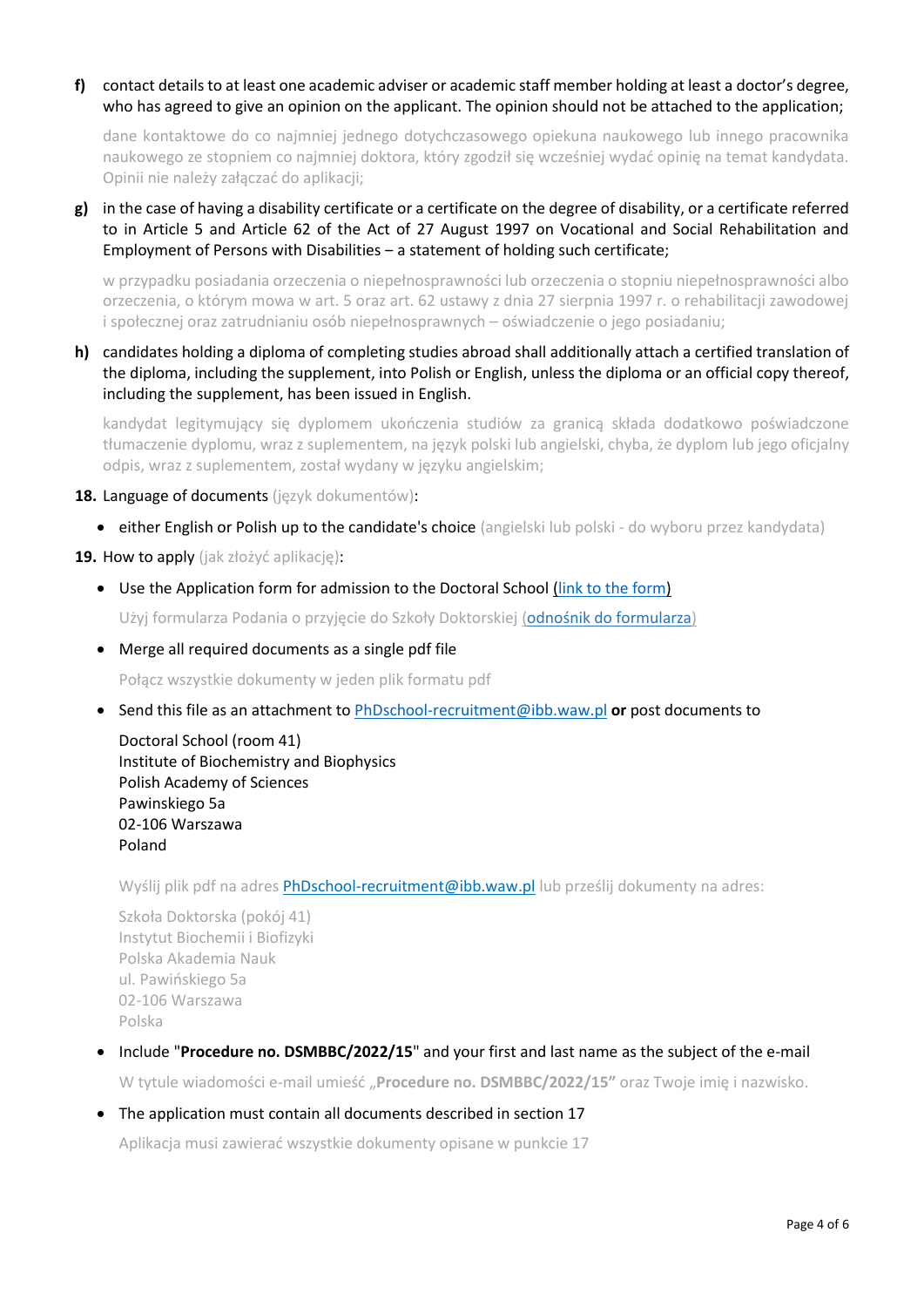- **20.** The recruitment process consists of two stages:
- **a)** selection of candidates by the Committee based on their previous achievements and academic performance presented in the documents submitted; for each position no more than 4 applicants who have achieved the highest scores, but no less than 60% of the maximum points, shall be qualified for the next stage;
- **b)** an interview conducted by the Committee including in particular:
	- a presentation delivered by the candidate containing the outcomes of his/her research (a Master's thesis or other research work carried out by the candidate); the presentation must not last longer than 10 minutes;
	- questions asked by the members of the Committee related to the presented project, the methods used and interpretation of the results obtained;
	- questions asked by the members of the Committee related to the proposed PhD programme described in the recruitment announcement;
	- questions related to the candidate's motivation for scientific work.

Rekrutacja składa się z dwóch etapów:

- **a)** selekcji kandydatów przez Komisję na podstawie dotychczasowych osiągnięć i wyników w nauce przedstawionych w złożonych dokumentach; dla każdego oferowanego miejsca do kolejnego etapu zakwalifikowane zostaną nie więcej niż 4 osoby, które uzyskały najlepszą ocenę, nie mniejszą jednak niż 60% maksymalnej liczby punktów.
- **b)** rozmowy kwalifikacyjnej z Komisją, która obejmuje:
	- prezentację podczas której kandydat przedstawia wyniki swoich badań (pracy magisterskiej lub innej pracy badawczej wykonanej przez kandydata); prezentacja może trwać nie dłużej niż 10 minut;
	- zadanie pytań przez członków Komisji sprawdzających znajomości tematyki przedstawionej przez kandydata, stosowanych przez niego metod oraz umiejętności interpretacji uzyskanych wyników;
	- zadanie pytań przez członków Komisji sprawdzających znajomość tematyki wymienionej w ogłoszeniu o rekrutacji (proponowanym programie badawczym);
	- poznanie motywacji kandydata do pracy naukowej.
- 21. Language of interview (język rozmowy kwalifikacyjnej):
	- either English or Polish up to the candidate's choice (angielski lub polski do wyboru przez kandydata)
- **22.** Criteria for evaluation of candidates:
- **a)** Stage One
	- learning outcomes (a scale of the evaluation:  $0.0 6.0$  points);
	- participation in a scientific project or an academic conference (a poster or oral presentation) (a scale of the evaluation:  $0.0 - 1.0$  points);
	- co-authorship of a research paper (depending on the role in the publication) (a scale of the evaluation: 0.0  $-1.0$  points);
	- involvement in science club (a scale of the evaluation: 0.0 or 0.5 points);
	- other achievements, e.g., awards, honors, scholarships, domestic and foreign internships, voluntary work, popularization of science (a scale of the evaluation:  $0.0 - 1.5$  points).
- **b)** Stage Two
	- understanding of the project performed and methods used; the ability to interpret the results obtained; knowledge in the field related to the presented project (a scale of the evaluation: 0-10 points);
	- knowledge in the field related to the proposed PhD programme described in the recruitment announcement (a scale of the evaluation: 0-10 points);